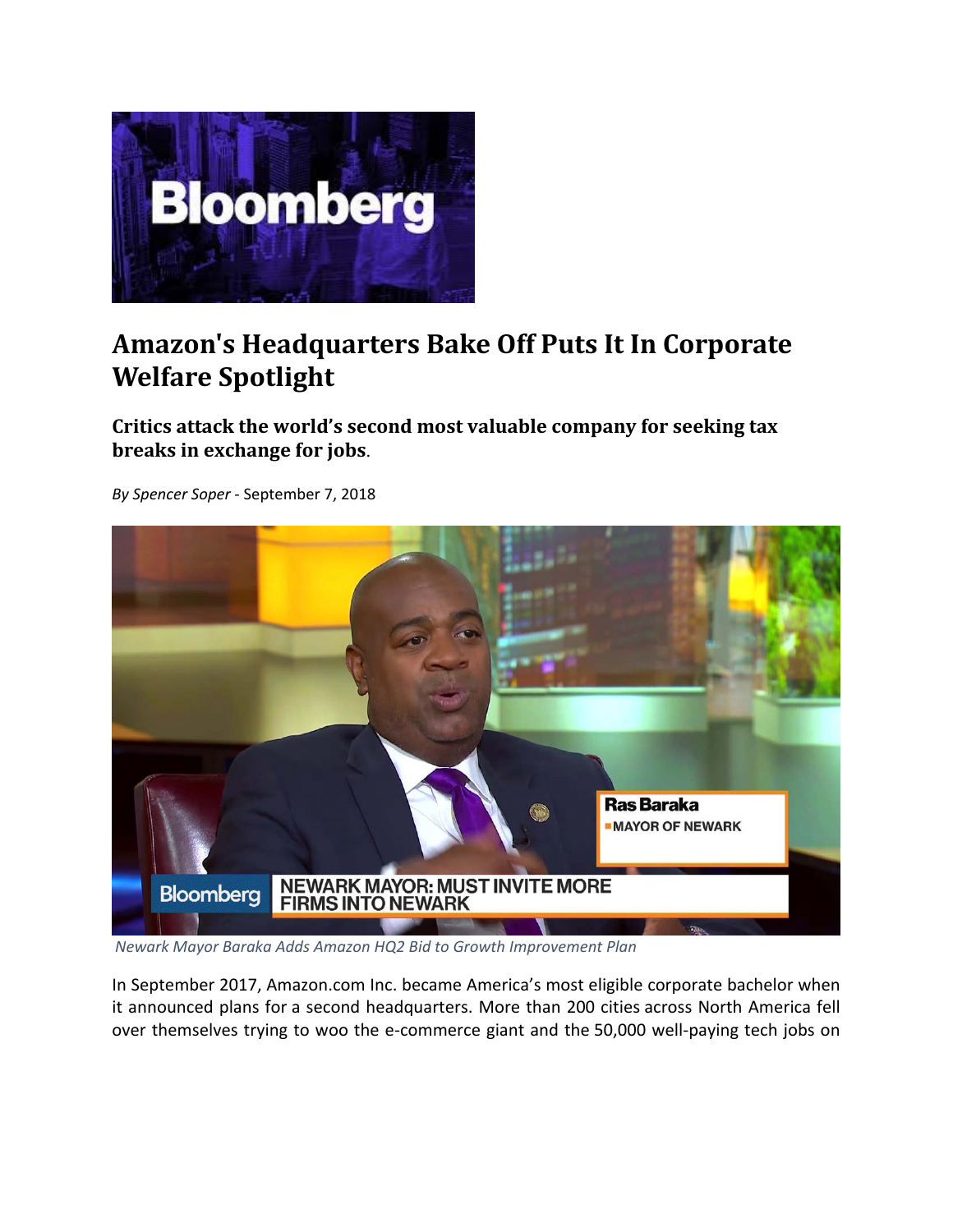offer. The more shameless attempts to win Amazon's attention included Arizona trucking a cactus to Seattle and a Georgia town offering to rename itself, yes, Amazon.

Exactly one year later, negotiations with 20 finalist cities from New York to Los Angeles have retreated behind closed doors. Instead of public displays of affection, Amazon is fending off barbs sharper than the prickers on that 21-foot saguaro cactus. As the world's second-most valuable public company weighs the tax breaks and other goodies proffered by eager suitors, it stands accused of being a corporate welfare leech that should be giving the government and its workers more rather than further milking taxpayers to expand. As the world's wealthiest individual, Chief Executive Officer Jeff Bezos also makes a tempting target.



*Jeff Bezos*

Vermont Senator Bernie Sanders has accused Amazon of forcing its warehouse workers onto food stamps because it doesn't pay them enough; he proposed levying a tax on large employers to help fund government assistance (the bill is called Stop Bad Employers by Zeroing Out Subsidies Act—or Stop BEZOS). Meanwhile, increasing numbers of states are reviewing whether companies are honoring their pledges to create jobs and generate economic activity. As the HQ2 bake off drags on in private, Amazon gives its critics more ammunition and time to fire away.

"The Bernie Sanders bill shows how much Amazon's brand has been tarnished by this headquarters search process," says Greg LeRoy, executive director of Good Jobs First, which monitors government investments in businesses. "The way they launched this public auction was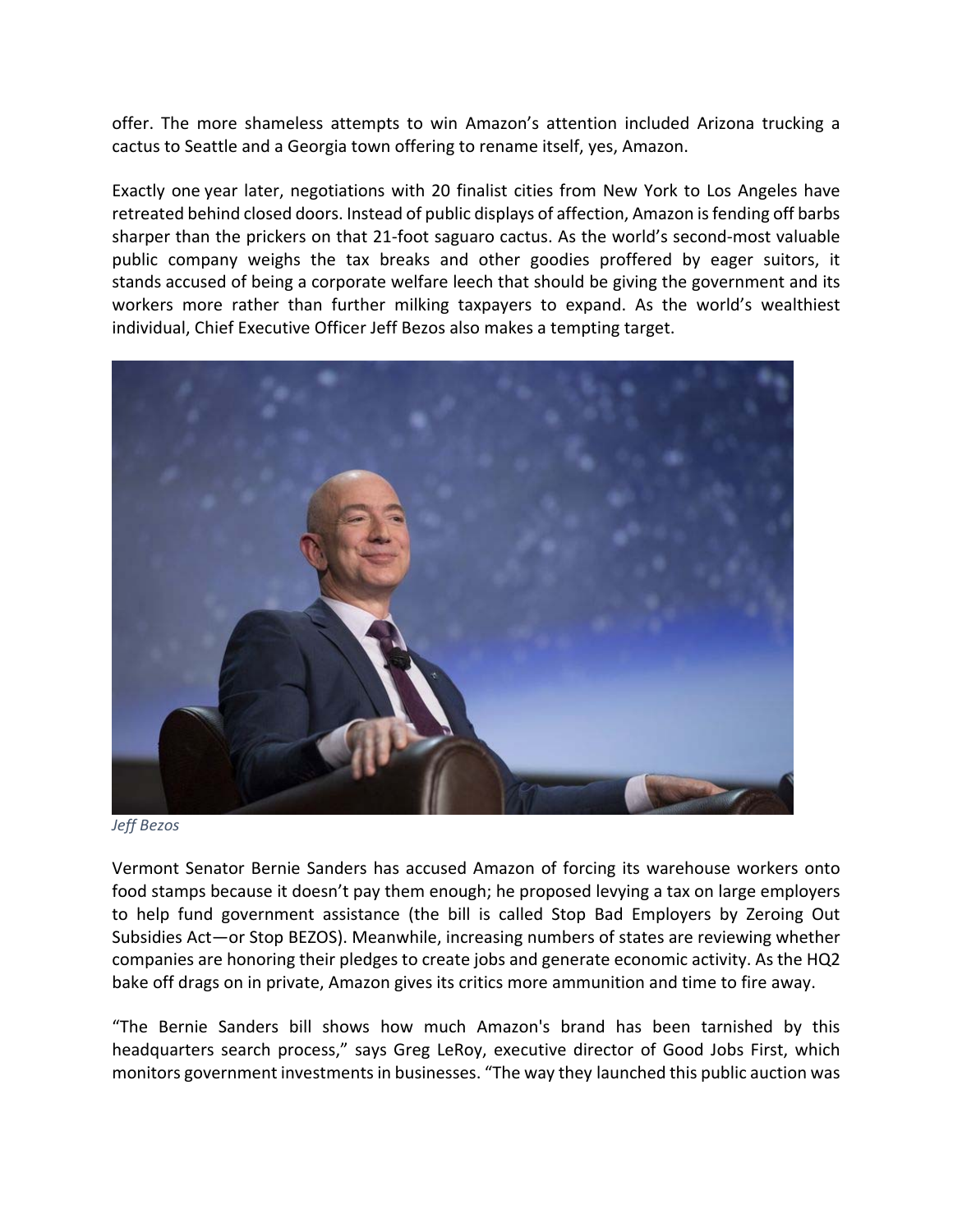really ham handed. It was an obvious grab for the maximum tax break, and now they're under the microscope."

Amazon declined to comment for this story. In a blog post responding to Sanders, the company said it created 130,000 new jobs last year and that employees receiving food stamps include those who work part‐time or only worked at Amazon for brief periods. The company defended its treatment of workers, saying its full‐time U.S. warehouse employees earn more than \$15 an hour on average, including stock and incentive bonuses. The company also says it has invested more than \$100 billion in the U.S. since 2011 and created more than 200,000 full‐time jobs with benefits.



*Senator Bernie Sanders*

The Sanders bill is unlikely to go anywhere so long asthe Republicans control Congress. But more and more states are taking a closer look at trading tax breaks for jobs. Politicians eager to attract employers to their cities and towns during the Great Recession later discovered that perhaps they had given away too much and received too little in return.

Among the notable boondoggles: "The Buffalo Billions" corruption scandal in New York where money meant for economic development instead allegedly went to allies of Gov. Andrew Cuomo; in 2010 the Rhode Island Economic Development Corp. issued \$75 million in bonds as part of a package to lure video game company 38 Studios away from Massachusetts in a deal that went bust and resulted in federal fraud charges.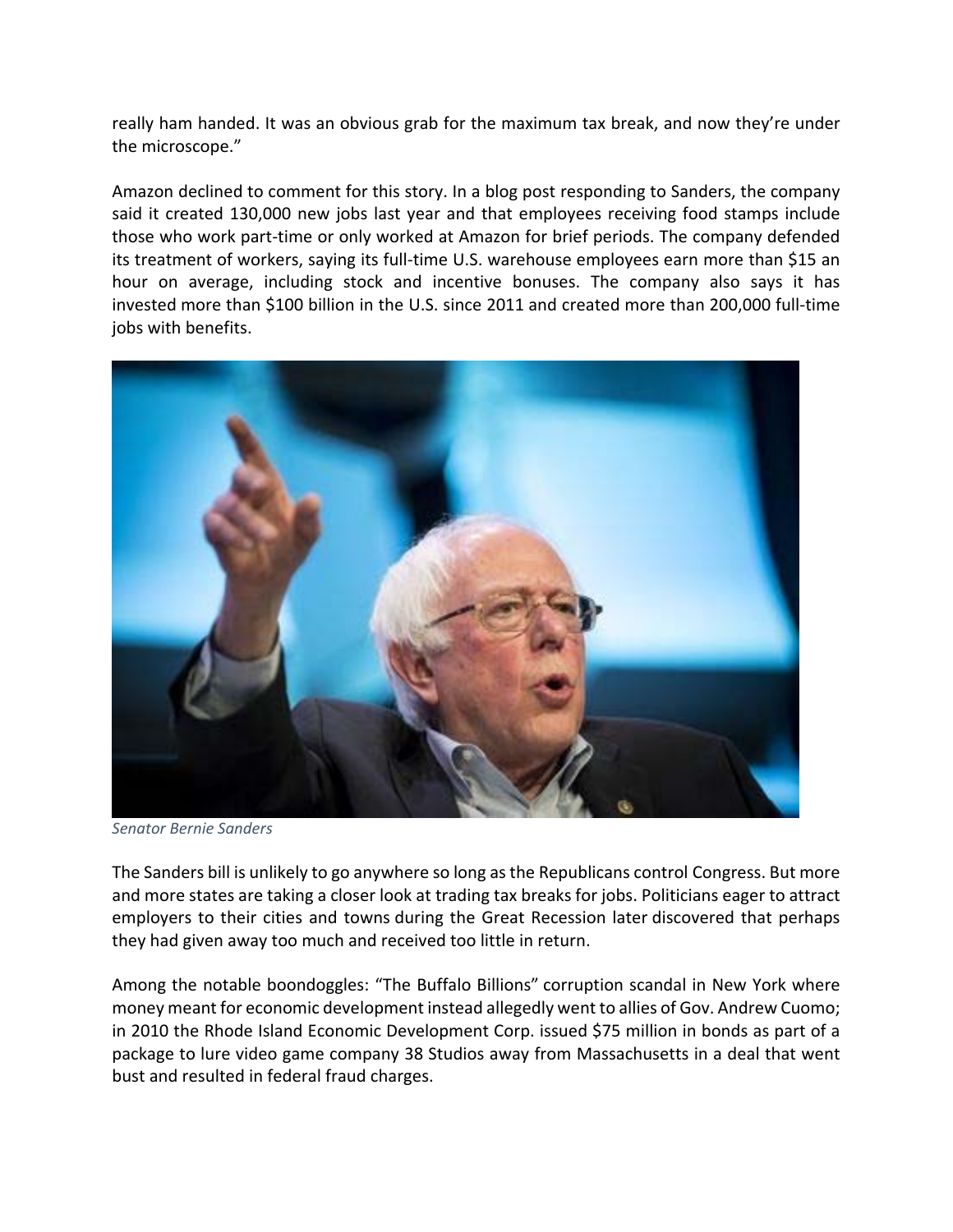Such blowups prompted several states to tighten controls, including Pennsylvania, Texas, Colorado, Illinois and Georgia, collectively home to seven Amazon finalist cities. Texas, for instance, withdrew or clawed back more than \$30 million in incentives to 16 companies that failed to create the jobs pledged, according to a 2017 legislative report. California, New York, New Jersey and Massachusetts—also among the finalists—are among 22 states that lack robust oversight of government investmentsin business, but that group isshrinking, according to a 2017 study by The Pew Charitable Trusts.

"Over the past six years, we've seen vast improvement," says Josh Goodman, a researcher at Pew. "Lawmakers are saying we need good information to understand how these programs are working and how they can be improved."

Amazon is likely to welcome greater scrutiny of the economic splash made by its second headquarters, eager to steer the narrative from corporate welfare to job creation. The company has pledged to invest \$5 billion over 18 years and said compensation including benefits would average about \$100,000 for the 50,000 jobs expected.

The company has said it will make a decision this year and has otherwise been mum. Atlanta, the Washington, D.C. region, Philadelphia and Austin are among the places considered front‐runners by Moody's Analytics and others that analyzed the finalists based on Amazon's criteria, which included a large labor force, proximity to an airport and a good education pipeline.

Most offers from the finalist cities remain private, but the scope of the project makes it an inevitable "mega‐deal" in the billions of dollars. New Jersey has offered a package worth \$7 billion to lure Amazon to Newark. Maryland is dangling \$6.5 billion in tax incentives to get Amazon to set up shop in Montgomery County.

Such offers prompt concerns that cities and states could overspend. Amazon has the strongest support in Atlanta, Indianapolis and Pittsburgh, according to a poll conducted in April by Elon University, and the strongest opposition in Denver and Austin.